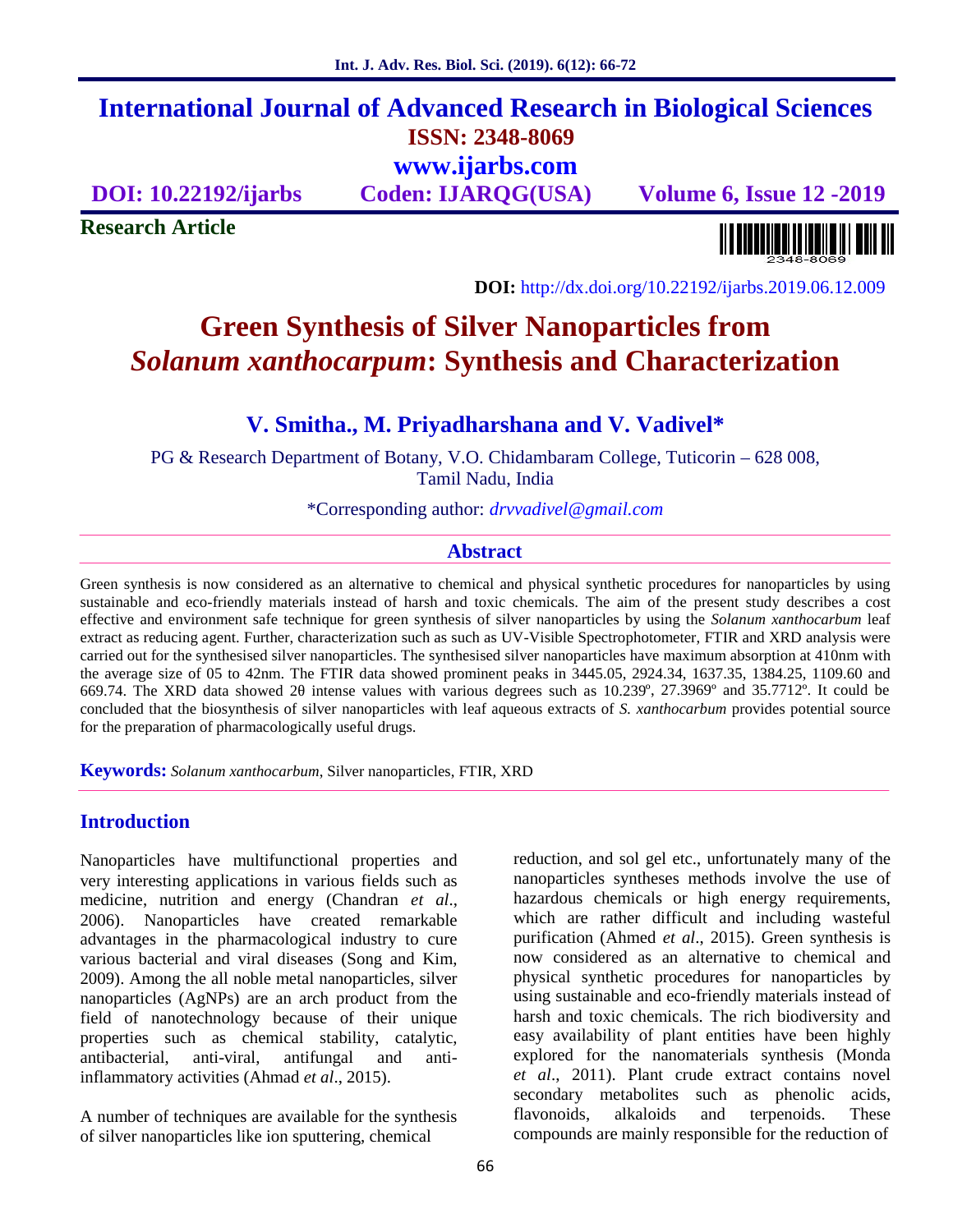ionic into bulk metallic nanoparticles formation (Aromal and Philip, 2012). Present study is the first for the green synthesis of silver nanoparticles by using *Solanum xanthocarpum* leaves.

*Solanum xanthocarpum* Schradt & Wendal belongs to Solanaceae family. This plant is rich in many phytoconstituents like alkaloids, carbohydrates, proteins, saponins, flavonoids, phenolic compounds, tannins, terpenoids and steroids. This plant is known for its medicinal benefits for times immemorial. Roots, stem, leaves, flowers and fruits are useful parts of this herb as Siddha medicinal herb (Shree Devi *et al*., 2014).Various studies indicated that *S. xanthocarpum* possesses antiasthmatic (Khare, 1995), hepatoprotective (Verma *et al*., 2015), antimicrobial, anthelmintic and DPPH radical scavenging activity (Chhajed *et al*., 2018), antibacterial (Rana *et al*., 2016), immunomodulation (Pandey *et al*., 2018), antiinflammatory, antiallergic, antianaphylactic and antitumor (Bhatt and Reddy, 2018), antithrombotic (Lugun *et al*., 2018), Antiurolithiatic (Patel *et al*., 2012), antidiabetic and insect repellent properties. In this study, the plant mediated synthesized AgNPs were characterized and studied in details with all of their properties significant to current science and prevailing technologies.

## **Materials and Methods**

## **Preparation of plant extracts**

Fresh leaves of *S. xanthocarpum* were collected from the Kalvai village, Tuticorin district and was authenticated by The flora of the Tamilnadu Carnatic (Mathew, 1983). The voucher specimen (Voucher No. VV-BOT-VOCC-1) was also maintained in the Department of Botany, V.O. Chidambaram College, Tuticorin, Tamil Nadu, India. The leaves were surface cleaned with running tap water to remove debris and other organic contents, followed by double distilled water and air dried at room temperature.50g of fresh chopped leaf materials were added in a conical flask containing 100ml of double distilled water and boiled it for 20min. After cooling, conical flask was kept under stirring on orbital shaker for 2h for complete extraction. The aqueous extract was filtered through Whatman filter paper No. 1 and the filtrate was collected in a Erlenmeyer flask and was used for the X'Pert PROP reduction process of  $Ag<sup>+</sup>$  to  $Ag<sup>0</sup>$  (Banerjee *et al.*, 2014).

#### **Green synthesis of silver nanoparticles**

For the synthesis of silver nanoparticles, 5ml of plant extract was mixed with 95ml of 1mM aqueous silver nitrate solution. This setup was incubated in a dark chamber to minimize photo-activation of silver nitrate at room temperature. Reduction of  $Ag^+$  to  $Ag^0$  was confirmed by the colour change of solution from greenish yellow to red (Raja *et al*., 2017). 50ml of colloidal silver nanoparticle suspension was stored in the refrigerator (4ºC) for further studies like UV- Visible spectrophotometer spectral analysis. The remaining suspension was poured into a Petridis and kept at  $80^{\circ}$ C  $\pm$  2 for 12h in the hot-air oven for drying. The dried sample was scraped for FTIR analysis.

#### **Characterization of silver nanoparticles**

To observe the optical property of biosynthesized silver nanoparticles, 1ml of the colloidal silver nanoparticle suspension was taken in a test tube and was diluted with 2ml of deionized water. Then the sample was scanned in UV–visible spectrophotometer (Shimadzu UV 1800 UV-VIS spectrophotometer) between wavelengths of 350 to 750nm (Das *et al*., 2017).

Fourier-transform Infrared (FTIR) spectroscopic analysis of the dried silver nanoparticles was carried out by the potassium bromide (KBr) pellet method. 1mg of silver nanoparticles were mixed with 100mg of dry potassium bromide (1:100 ratio) and then the mixture was compressed into a pellet using hydraulic press (5000-10000 PSI). The compressed pellet was put into the sample holder and the FTIR (Systronics 166) spectra were recorded in the range of 400- 4000cm-1 . To alleviate the moisture content in the sample, a blank disc was put in the reference beam (Vijayabasker and Shiyamala, 2012).

The colloidal silver nanoparticle suspension stored in the refrigerator was centrifuged at 15000rpm for 10min. The supernatant was discorded and the pellet was retained. The pellet was re-dissolved in 10ml of de-ionized water. While preparing samples for X-Ray Diffraction (XRD) analysis, a thin film of sample (100µl) was applied on a glass slide and allowed to dry for 30min.The XRD pattern was recorded using Analytical-PW 3040/60 X-ray Diffractometer with operating voltage of 30kV at a 20mA current strength. The sample was subjected to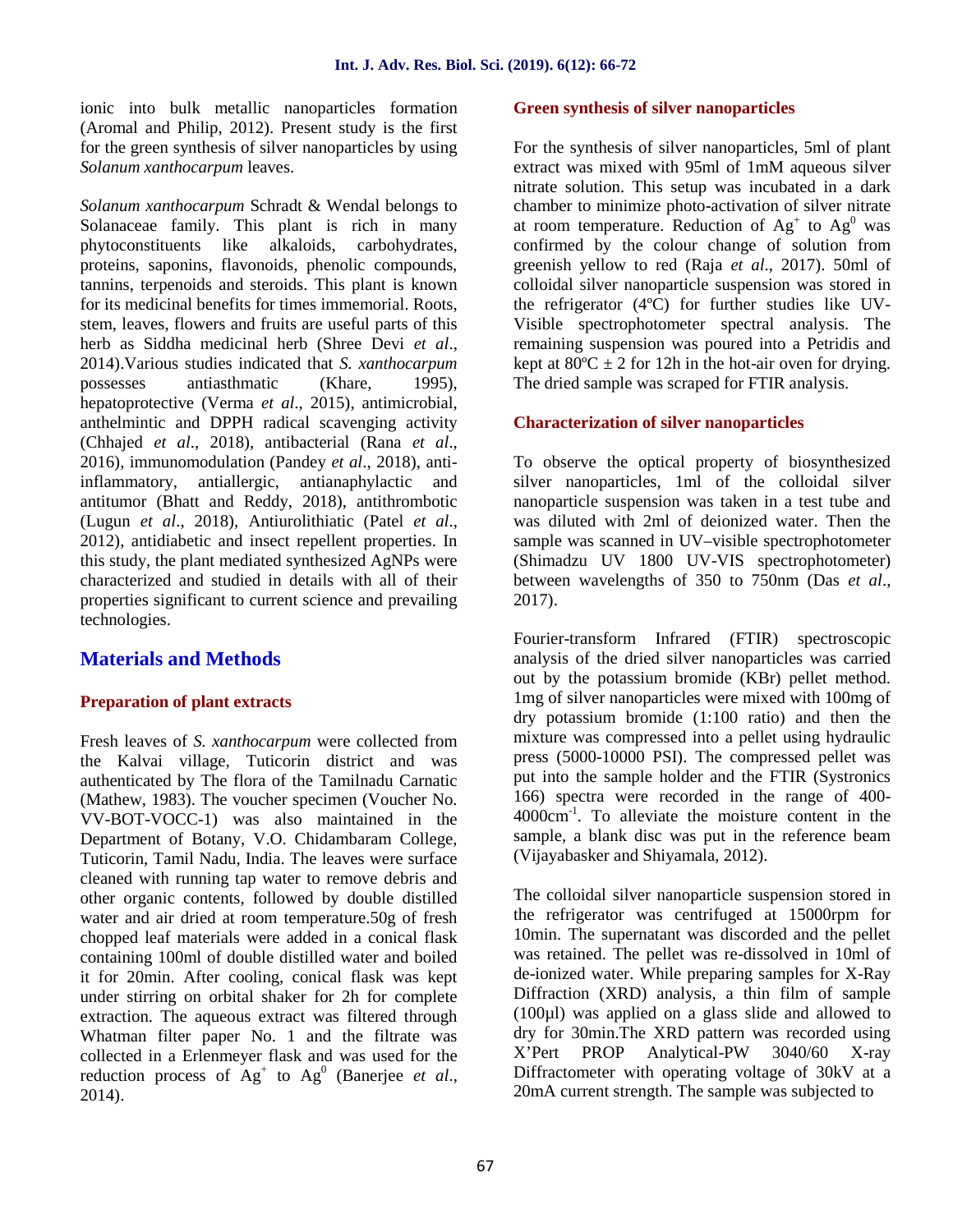$Cu K$  radiation with nickel monochromator in the 2 range of 20–80º (Inaba, 2008). The size of the silver nanoparticle was calculated by Debye–Scherrer equation (Cullity, 1978) as follows:

$$
S = \frac{k\lambda}{\beta_{0.5} \cos \theta}
$$

Where, S is the crystallite size of silver nanoparticle, k is the wavelength of the X-ray source  $(1.54056\text{\AA})$ used in XRD,  $\beta$ <sub>0.5</sub> is the full width at half maximum</sub> (FWHM) of the diffraction peak in radian, k is the Scherrer constant that varies from 0.9 to 1 and is the Bragg angle in radian.

#### **Results and Discussion**

In this present investigation, we developed an inexpensive, versatile and very reproducible method for the synthesis of silver nanoparticles using the plant extract of *S. xanthocarpum*. Aqueous solution of 1mM silver nitrate when mixed with extract of

*S. xanthocarpum*, a visible colour change from greenish yellow to brown was noted within 5min at room temperature. Reduction of silver ions exhibited brown colour in aqueous solution due to surface plasma vibration in silver nanoparticles. When the plant extract was added to aqueous solution of silver ion complex, the colour started to change from green to brown due to the reduction of silver ions (Shanker *et al.*, 2003).

The formation of silver nanoparticles was confirmed by UV-visible spectroscopy analysis. UV-visible spectrum analysis for the biosynthesized silver nanoparticles using the extracts of *S. xanthocarpum* show speak at 410nm (Fig.1).In an earlier study, characteristic and well defined surface plasmon resonance (SPR) band at 414nm obtained for the silver nanoparticles synthesized by using *Calliandra haematocephala* extract as reducing agent confirms the formation of silver nanoparticles (Raja *et al*., 2017).



Fig. 1. UV-Vis absorption spectrum of *Solanum xanthocarpum* AgNPs

The FTIR spectroscopy analysis of *S. xanthocarpum* extract with 1mM silver nitrate solution shows peaks at  $3445.05 \text{cm}^{-1}$ ,  $2924.34 \text{cm}^{-1}$ ,  $, 1637.35 \text{cm}^{-1},$  $1458.81 \text{cm}^{-1}$ ,  $1384.25 \text{cm}^{-1}$ ,  $1109.60 \text{cm}^{-1}$ ,  $836.28 \text{cm}^{-1}$ ,  $669.74 \text{cm}^{-1}$ , and  $618.59 \text{cm}^{-1}$  absorption peaks are

known to be associated with the stretching vibration for O-H stretch, C-H stretch, Alkenyl C=C stretch, Methyl C-H asym/sym. Bend, C-H plane bend, C-N stretch (aryl), C-H bend para and C-Cl stretch (Fig. 2 and Table 1).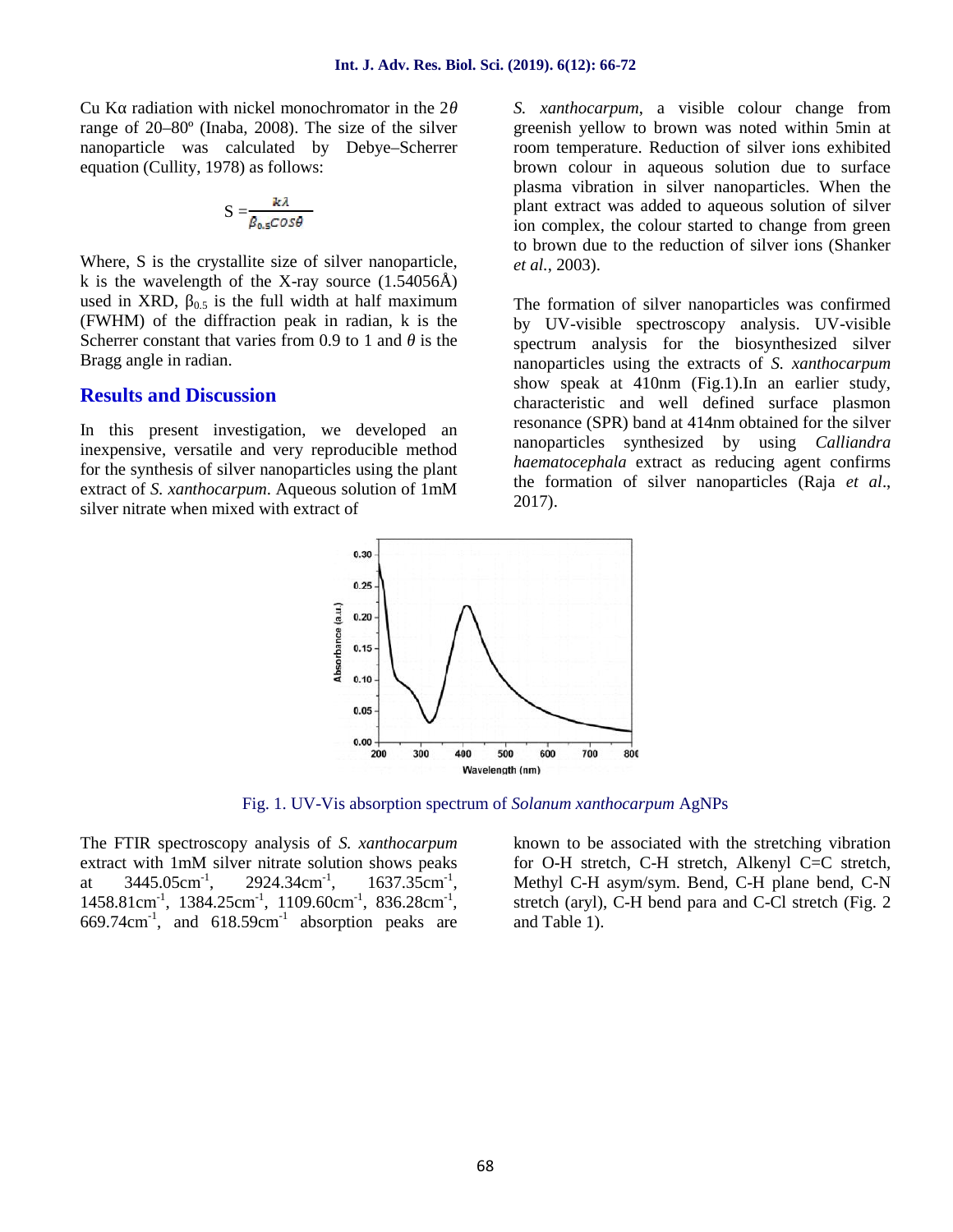

Fig .2. FTIR spectrum of *Solanum xanthocarpum*

Table 1 FTIR spectral qualities interpretation of the comparative shift in functional peaks of critical value (*Solanum xanthocarpum*)

| Frequency range cm <sup>-1</sup> | <b>Compound type</b>      |  |
|----------------------------------|---------------------------|--|
| 3840.81                          |                           |  |
| 3752.46                          |                           |  |
| 3445.05                          | O-H stretch               |  |
| 2924.34                          | C-H stretch               |  |
| 1637.35                          | Alkenyl C=C stretch       |  |
| 1458.81                          | Methyl C-H asym/sym. bend |  |
| 1384.25                          | C-H plane bend            |  |
| 1109.60                          | C-N stretch (aryl)        |  |
| 836.28                           | C-H bend para             |  |
| 669.74                           | C-Cl stretch              |  |
| 618.59                           | C-Cl stretch              |  |

The absorbance bands observed with *S. xanthocarpum* extract at around  $3445.05 \text{cm}^{-1}$  (amide I arising due to carbonyl stretch in proteins), suggest the presence of proteins on the surface of Ag-core particles, and plant proteins in the NPs shell. As plant molecules get absorbed onto the AgNPs surface, the amide groups intend to form stronger bonds with Ag atoms, which will break most of the H-bonds between the N-H groups and lead the narrowing and blue shits of the amide bond. These results confirm the presence of possible proteins acting as the reducing and stabilizing agents (Sathyavani *et.al*, 2010).

X-ray diffraction is a method of determination of crystallinity of a compound. Here, to find the crystalline nature of the biosynthesized silver nanoparticles with *S. xanthocarpum* extract, the XRD analysis was done. The XRD pattern clearly showed that the plant extract mediated synthesized silver nanoparticles were crystalline in nature and the average size of nanoparticles was calculated as 19nm (Fig. 3 and Tables  $2 \& 3$ ).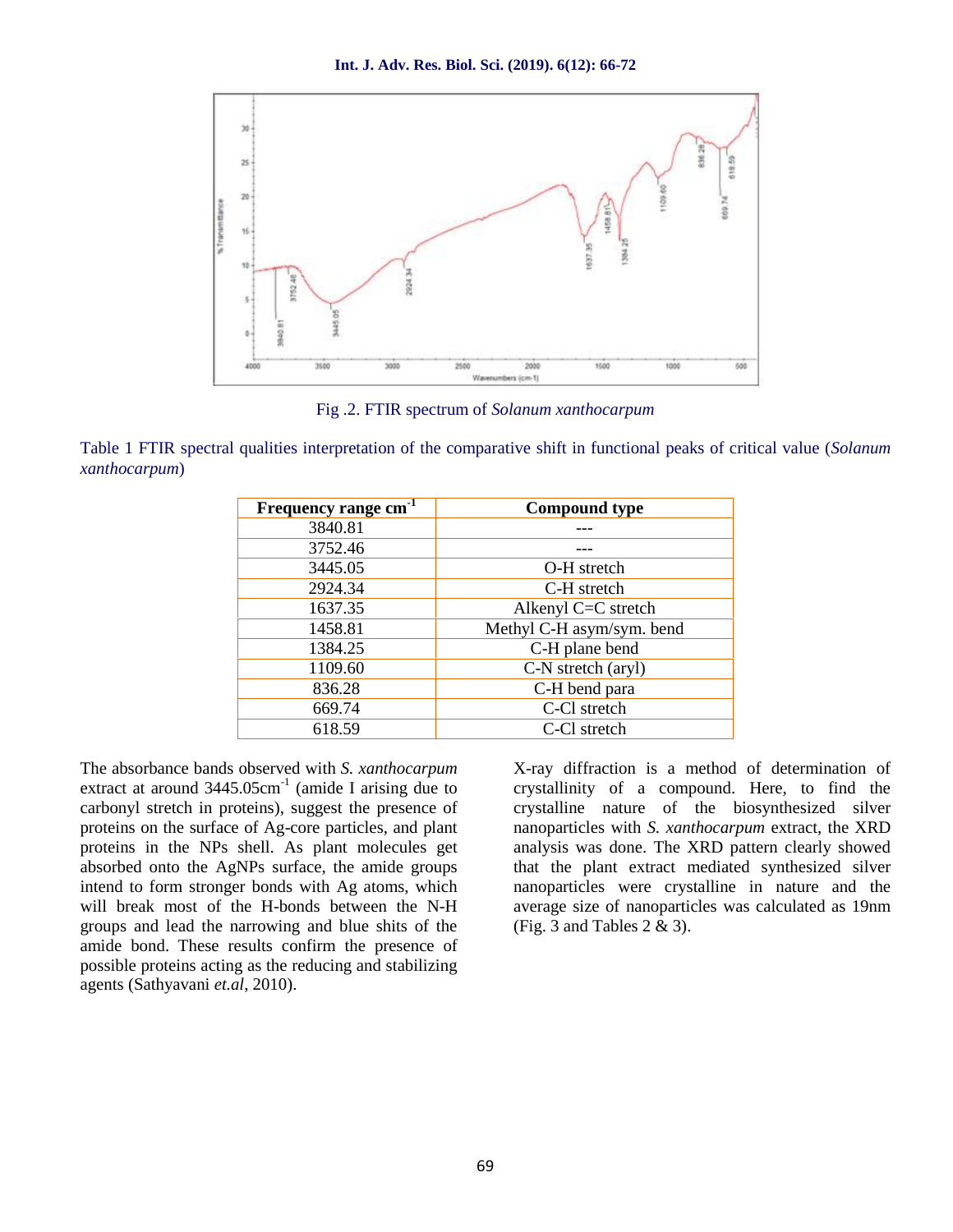

Fig.3. XRD analysis of biosynthesised silver nanoparticles using *Solanum xanthocarpum*

| $\overline{2}$ |         | Sin    | $Sin^2$ | $3X \sin^2\theta$<br>$\sin^2\theta_{\text{min}}$ | $h^2 + k^2 + l^2$ | h k1 |  |
|----------------|---------|--------|---------|--------------------------------------------------|-------------------|------|--|
| 10.239         | 5.1159  | 0.0892 | 0.0079  | 3x0.0079<br>- 3<br>0.0079                        | $1^2+1^2+1^2$     | 111  |  |
| 27.3969        | 13.6984 | 0.2368 | 0.0561  | 3x 0.0561<br>$= 21$<br>0.0079                    | $4^2+2^2+1^2$     | 421  |  |
| 35.7712        | 17.8856 | 0.3071 | 0.0943  | 3x0.0943<br>$= 35$<br>0.0079                     | $5^2+3^2+1^2$     | 531  |  |

Table 2 Peak indexing from XRD Spectra (*Solanum xanthocarpum*)

The X-ray diffractogram of *S. xanthocarpum* extract mediated synthesized silver nanoparticles showed peaks in the whole spectrum of 2<sup>°</sup> values of 10.239°, 27.3969 $^{\circ}$  and 35.7712 $^{\circ}$ . The three distinct peaks at 2 $^{\circ}$  $= 10.239^{\circ}, 27.3969^{\circ}$  and  $35.7712^{\circ}$  were understood to be  $(1 \ 1 \ 1)$ ,  $(4 \ 2 \ 1)$  and  $(5 \ 3 \ 1)$  lattice planes respectively, to the face-centered cubic (fcc) structure of metallic silver. This is in accordance with the standard metallic silver XRD pattern JCPDS No. 04- 0873. The intense diffraction peak of (111) substantiated that the synthesized silver nanoparticles might be enriched with (111) facets (Raja et al., 2017). Non-appearance of other peaks confirmed the purity of silver nanoparticles used in the analysis.

|  | Table 3 Particle size derived from XRD spectra (Solanum xanthocarpum) |  |  |  |
|--|-----------------------------------------------------------------------|--|--|--|
|--|-----------------------------------------------------------------------|--|--|--|

| S. No | h k l |         |         | FWHM (°) | (radian) | Size (nm) |
|-------|-------|---------|---------|----------|----------|-----------|
|       | 11    | 10.2319 | 5.1159  | 0.8029   | 0.0140   | 10        |
|       | 421   | 27.3969 | 13.6984 | 0.2007   | 0.0034   | 42        |
|       | 531   | 35.7712 | 17.8856 | 1.6059   | 0.0279   | 05        |
|       |       |         |         |          | Mean     | 19        |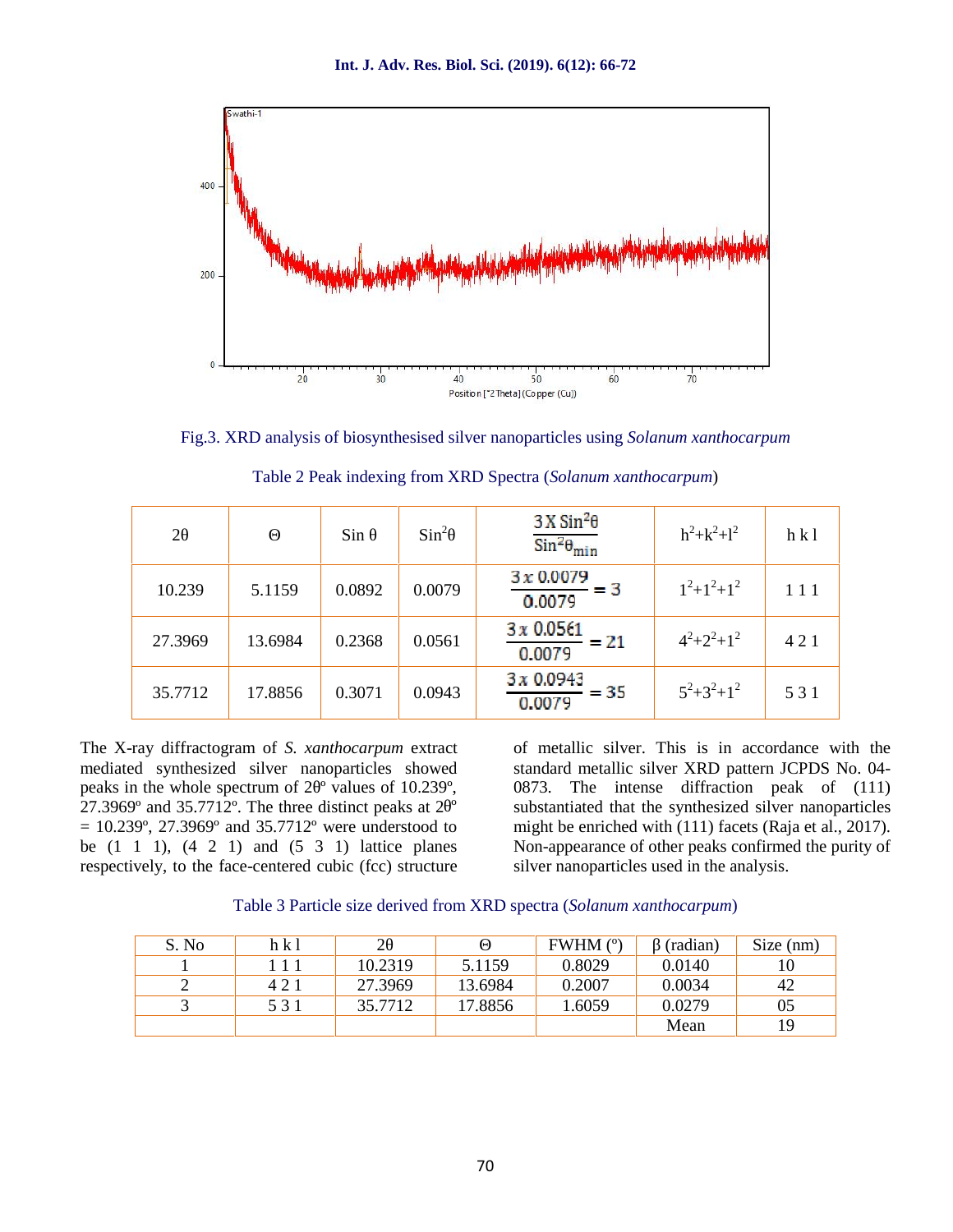## **Conclusion**

A plant-mediated, green method of synthesizing silver nanoparticles was successfully performed by employing the leaf extract of *S. xanthocarpum*. The synthesized nanoparticles were characterized by UV- Vis spectrophotometer, FTIR and XRD methods of analysis. These analysis confirmed the reduction of  $Ag<sup>+</sup>$  ions to  $Ag<sup>0</sup>$  which is supposed through the plant extract as capping agents i.e., the phytochemical constituents found in this plant are acting as the reducing agents. It could be concluded that the biosynthesis of silver nanoparticles with leaf aqueous extracts of *S. xanthocarbum* provides potential source for the preparation of pharmacologically useful drugs.

## **Acknowledgments**

The authors are thankful to The Principal, V.O. Chidambaram College, Tuticorin for providing all the necessary facilities to carry out the research work.

## **References**

- Ahmed, S., Ahmad, M., Swami, B.L. and Ikram, S. 2015. Plants extract mediated synthesis of silver nanoparticles for antimicrobial applications: A green expertise. J. Adv. Res. 33: 216-230.
- Aromal, S.A. and Philip, D.2012. Green synthesis of gold nanoparticles using *Trigonella foenum graecum* and its size dependent catalytic activity. Spectrochim. Acta. A 97: 1–5.
- Banerjee, P., Satapathy, M., Mukhopahayay, A. and Das, P. 2014. Leaf extract mediated green synthesis of silver nanoparticles from widely available Indian plants: synthesis, characterization, antimicrobial property and toxicity analysis. Bioresour. Bioprocess 1: 1-10.
- Bhatt, M. and Reddy, M.N. 2018. Antimetastatic, superoxide anion and nitric oxide reduction potential of *Solanum xanthocarpum* on human lung cancer cell line A549. Indian J Tradit. Knowl. 17: 468-473.
- Chandran, S.P., Chaudhary, M., Pasricha, R., Ahmad, A. and Sastry, M. 2006. Synthesis of gold nanotriangles and silver nanoparticles using *Aloe vera* plant extract. Biotechnol. Prog. 22: 577–583.
- Chhajed, M., Jain, A., Gupta, S., Dubey, I. and Shrivastava, A.K. 2018. Phytochemical investigation and pharmacological evaluation of *Solanum xanthocarpum* Endowed with their

potential Activity. J. Pharm. Technol. Res. Manag.6: 55–65.

- Cullity, B.D. 1978. Elements of X-Ray Diffraction. 2nd Edition, Addison-Wesley Publishing Company Inc., Phillippines.
- Das, B., Dash, S.K., Mandala, D., Ghosh, T., Chattopadhyay, S., Tripathy, S., Das, S., Dey, S.K., Das, D. and Roy, S. 2017. Green synthesized silver nanoparticles destroy multidrug resistant bacteria via reactive oxygen species mediated membrane damage. Arabian J. Chem. 10: 862–876.
- Inaba, K. 2008. X-ray thin film measurement technique. 1. Overview. The Rigaka. J. 24: 10-15.
- Khare, C.P. 1995. Encyclopedia of Indian Medicinal Plants. Springer, Germany, pp: 432-433.
- Lugun, O., Bhoi, S., Kujur, P., Kumar, D.V. andSurin, W.R. 2018. Evaluation of Antithrombotic Activities of *Solanum xanthocarpum* and *Tinospora cordifolia*. Pharma. Res. 10: 98–103.
- Matthew, K.M. 1983. The flora of the Tamilnadu Carnatic. Rapinat Herbarium, St. Joseph's College, Tiruchirapalli, Tamil Nadu, India.
- Monda, S., Roy, N., Laskar, R.A., Sk, I., Basu, S., Mandal, D. and Begum, N.A. 2011. Biogenic synthesis of Ag, Au and bimetallic Au/Ag alloy nanoparticles using aqueous extract of mahogany (*Swietenia mahogani* JACQ.) leaves. Colloid. Surf. B 82: 497–504.
- Pandey, R.V., Shukla, S.S., Jain, A., Jain, A., Gupta, V.B. and Deb, L. 2018. Evaluation of Comparative Immunomodulatory Potential of *Solanum xanthocarpum* Root and Fruits on Experimental Animal. Indian J. Pharm. Educ. Res. 52: S237- S245.
- Patel, P.K., Patel, M.A., Saralai, M.G. and Gandhi, T.R. 2012. Antiurolithiatic effects of *Solanum xanthocarpum* fruit extract on ethyleneglycolinduced nephrolithiasis in rats. J. Young Pharm. 4:164-70.
- Raja, S., Ramesh, V. and Thivaharan, V. 2017. Green biosynthesis of silver nanoparticles using *Calliandrahae matocephala* leaf extract, their antibacterial activity and hydrogen peroxide sensing capability. Arabian. J. Chem. 10: 253-261.
- Rana, S., Prakash, V. and Sagar, A.2016. Antibacterial activity of *Solanum xanthocarpum* leaf extract. Int.J.Curr.Microbiol.App.Sci.5: 323-328.
- Sathyavani, R., Balamurali Krishna, M., Venugopal Rao. S., Saritha, R. and Narayanan, R. 2010. Biosynthesis of silver nanoparticles using *Coriandrum sativum* leaf extract and their application in nonlinear optics. Adv. Sci. Lett. 3: 138-143.